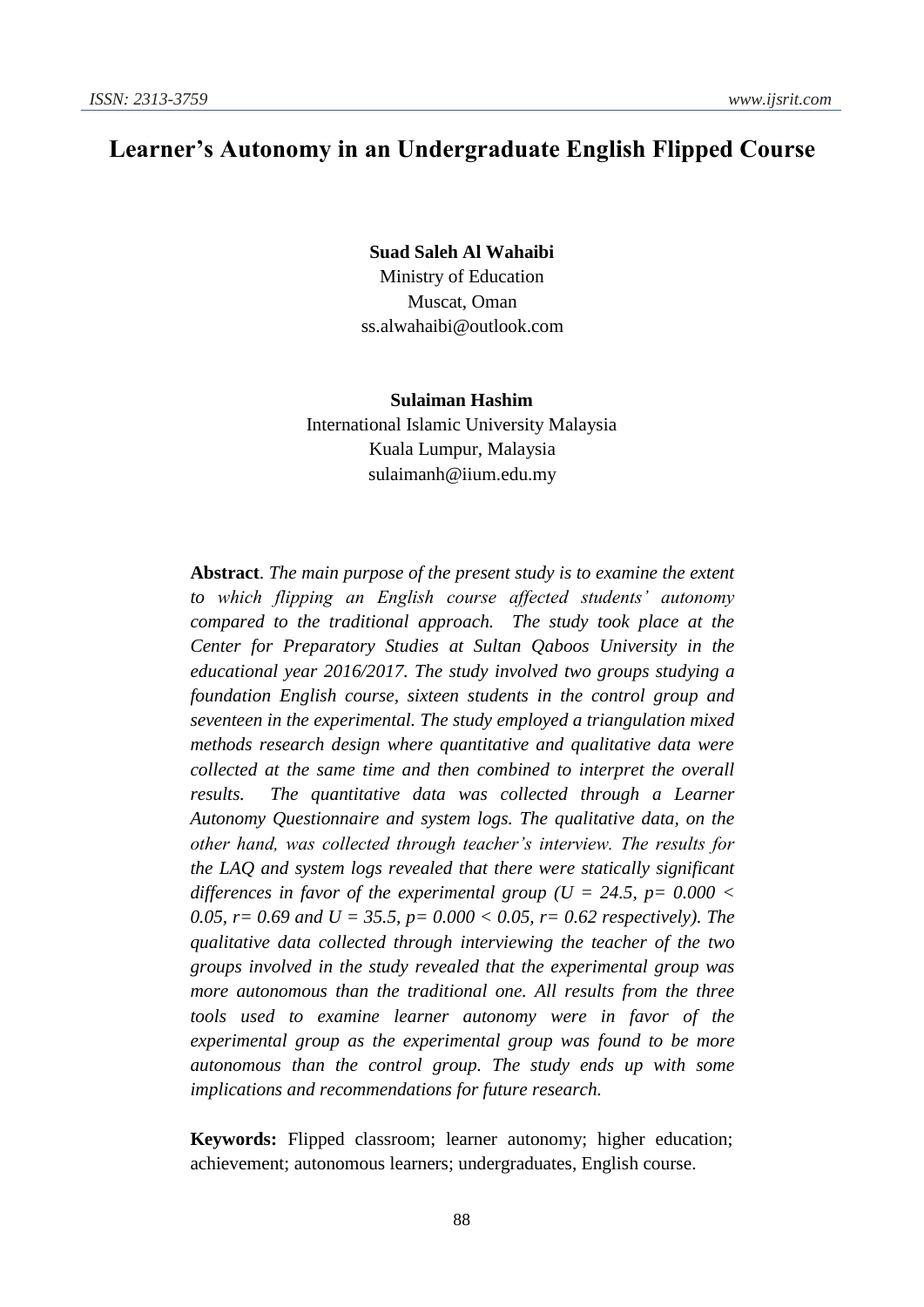# **Introduction**

Although flipped classroom approach is gaining popularity among educators all over the world, its implantation is limited (Sahin, Cavlazoglu & Zeytuncu, 2015; McLean, Attardi, Faden & Goldszmidt, 2016; Hung, 2017; Marshall, 2017). In their scoping review, O'Flaherty and Phillips (2015) summarized the results of 28 studies related to the use of flipped classroom in higher education. Interestingly, it has been noted the absence of such studies in Europe and Middle East. The main overall findings of this scoping review showed that students were more satisfied with the flipped classrooms than the traditional ones(Lage, Platt & Tregila, 2000; Pierce and Fox 2012; Strayer, 2012; Critz and Wright, 2013; Davies, Dean & Ball, 2013; Forsey, Low & Glance 2013; Mason, Schuman & Cook, 2013; McLaughlin et al, 2013; Butts, 2014; Hoffmann, 2014; Wilson, 2014; Yeung & O'Malley, 2014; Young et al, 2014). Furthermore, there was an increase in attendance from 30% to 80% (Prober & Khan 2013). Qualitative comments were also reported by some studies included in O'Flaherty's and Phillips's scoping review such as implementing the flipping approach empowered learners, enhanced their autonomy and increased collaboration and communication among groups (Strayer, 2012; Critz & Wright 2013; Davies, Dean & Ball 2013; McLaughlin et al, 2013;).

Similar to flipped classroom, learner's autonomy has lately received interest in the field of English language. Learners' autonomy is defined by Holec (1981, p.3) as "the ability to take charge of one's own learning". Among the three basic psychological needs (competence, relatedness, and autonomy), autonomy is considered the most important (Deci & Ryan, 2000).Affected by the social constructivism theory of learning, educators nowadays believe that language proficiency is actively constructed by students through "an autonomous social and experiential process" (Sprenger & Wadt, 2008, Nosratinia & Hossaini, 2017). Therefore, many studies have targeted studying the influence of different pedagogical factors in enhancing students' autonomy (Lightbown & Spada, 2013, Nosratinia & Hossaini, 2017). This study, as a result, targeted assessing the extent to which flipped classroom affected the learner's autonomy and how autonomous the students would be.

# **Background**

There is a concern among administrators and educators at the Center for Preparatory Studies at Sultan Qaboos University about students' low English proficiency and the lack of their autonomy. A qualitative study conducted by Al- Mahrooqi (2012) which involved 100 students from Sultan Qaboos University investigated the factors causing low English proficiency in Oman based on students' prospective. The factor which topped the list was the teacher's factor as 85% of students thought that teachers were the main cause for their low level in English language. This percentage showed that these students were not autonomous learners and therefore were largely dependent on their teachers to develop their English proficiency. This finding goes in line with the fact that there is a concern among the management and the instructors at SQU Language Center (known now as CPS) that the existing strategies used to promote autonomy among learners are not achieving the desired outcomes (Borg & Al-Busaidi, 2012).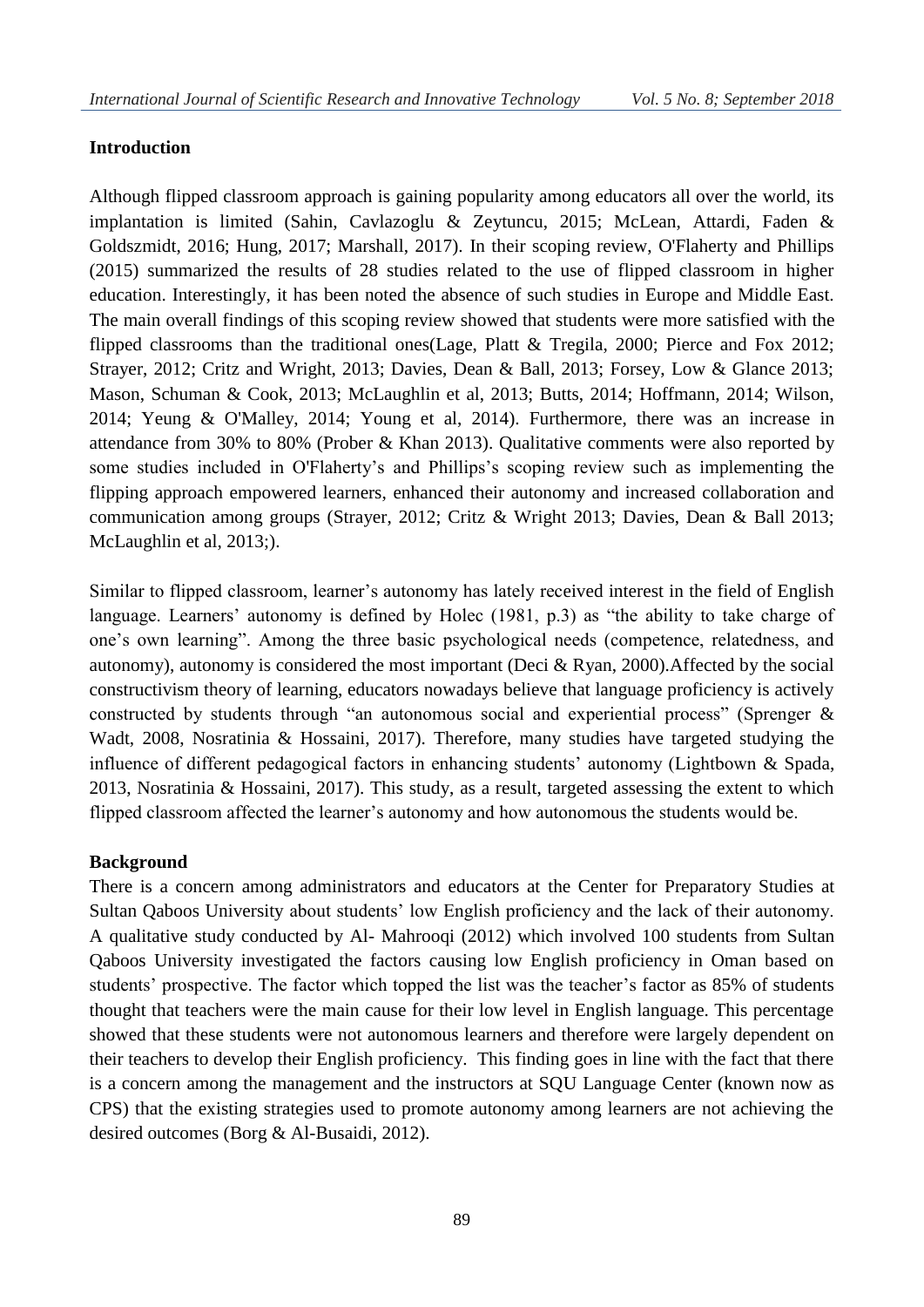Moreover, another reason for the low level in English language academic achievement is that the class time is used more by teachers than by learners which mean that students get little time to practice the language inside the classroom (Al Mahrooqi, 2012; Al Hosni, 2014). However, in the flipped classroom the students are assigned to study the content on their own outside the classroom which can train them to be more autonomous learners and take responsibility of their own learning as well as engaging them in the learning process since the content is delivered through technology. This makes the flipped classroom compete with the preferences of the students who belong to the digital native generation.

In conclusion, conducting this study in the current context (CPS at SQU) for the first time to teach an English course may contribute to the limited research done on the effectiveness of the flipped classroom especially in regards to English language instruction. It also suggests a pedagogical approach to be used to address the low level of English proficiency and the lack of autonomy among students at CPS. It can be an eye-opening experience for the teacher who will apply this method in the class and it might encourage other teachers in the CPS to know more about it and to embrace it in their teaching to engage students, encourage them to be more autonomous learners and to win more time for in-class practice which is usually missing in English classes. In fact, there is a dire need to document evidence about the direct and indirect relationship connecting flipped classroom, and autonomy especially in the Arab context where traditional approaches of teaching English are heavily implemented at school and tertiary levels.

#### **Instrumentation and Methodology**

This study adopted a triangulation mixed methods research design. The purpose of employing this type of research design is to have a comprehensive understanding of the topic investigated. The qualitative data was collected through teacher's interview whereas the quantitative data was collected through Learner Autonomy Questionnaire and system logs.

First, Learner Autonomy Questionnaire was used to address learner autonomy from the students' prospective. The questionnaire was designed by Zhang and Li (2004). One reason for choosing this questionnaire is that it was revised on the basis of the learning strategies that were classified by Oxford (1990), O'Malley and Chamot (1990) and Wenden (1998). Besides, many studies used this tool and revealed that it is of high reliability and validity (Dafei, 2007; Nematipour, 2012; Rahman, 2012; Shangarffam& Ghazi, 2013).Utilizing this instrument in the present study went through various phases including translation, back translation and piloting. The final version of the questionnaire consisted two parts with reliability analysis on eachparts produced a Cronbach's Alpha above 0.7, which is good based on (Priyatno, 2012; Sprinthall, 1997; Sekaran, 2006).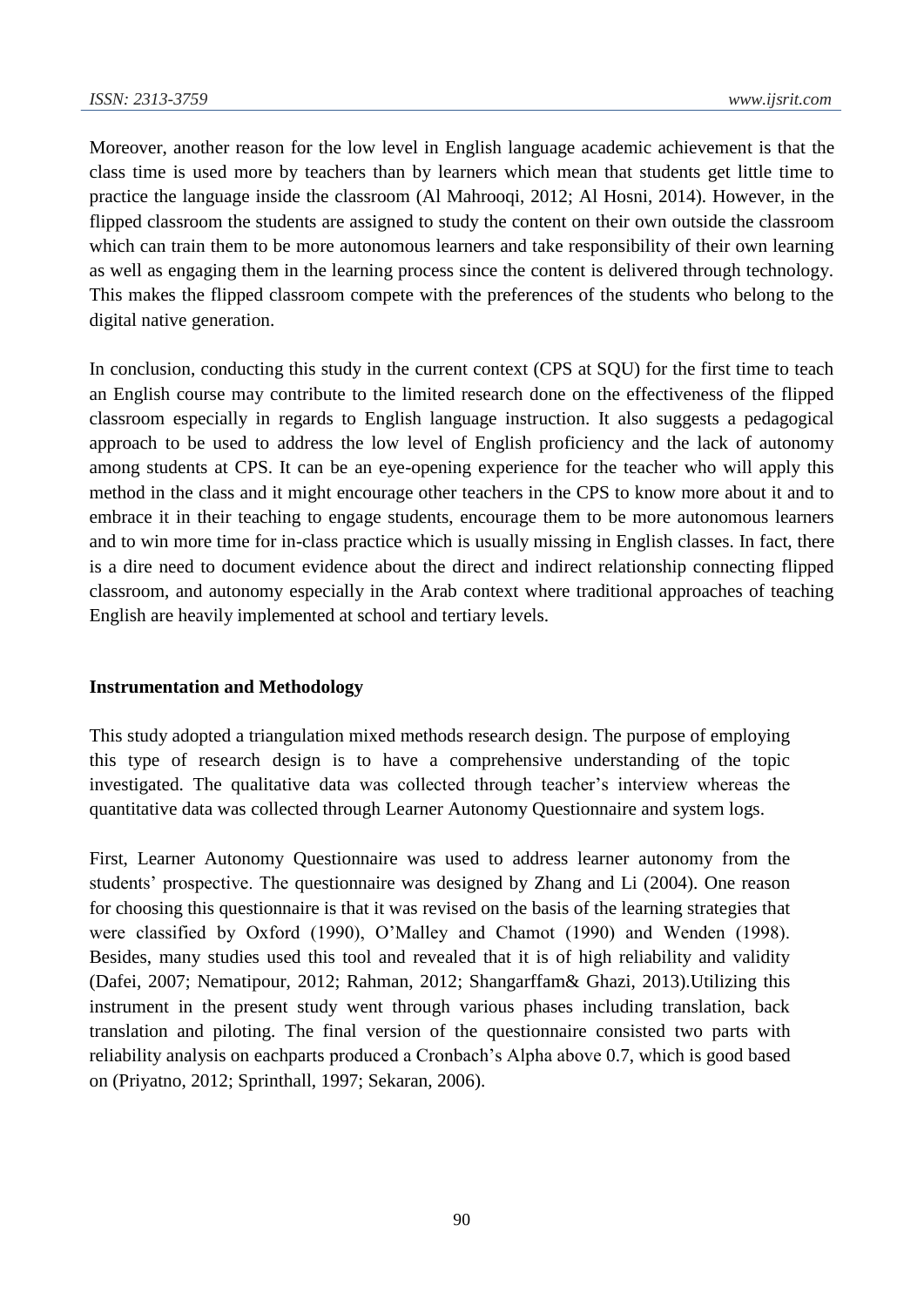Second, LANC1026 Practice page on SQU Moodle was made available to both groups. This page which was validated by a panel of experts, targeted at examining learner autonomy as it contained some extra activities based on the content of the course. There were no marks allocated for doing the exercises but students were advised to do them for the sake of their learning. At the end of the course, the researcher examined the number of logins for each group by the features available on Moodle.

Third, case study design was used to collect the qualitative data. The data was collected through a semi structured interview with the teacher of the course which contained a fixed list of questions which are followed by follow-ups as appropriate.. A panel of experts reviewed the questions prepared for this purpose. The interview took place in week seven of the study.

The rationale for collecting data about learner's autonomy via two different types of data collection tools was the complexity and multidimensionality of autonomy. In this study, autonomy was addressed from three angles, which were the students, the teacher and the online system used. Students were given a learner autonomy questionnaire (quantitative), the teacher was interviewed (qualitative) and students' logs to "LANC1026\_Practice Page" provided on the online system (Moodle) were counted (quantitative). The data that was collected from these different angels were analyzed and interpreted to have a better understanding of students' autonomy. Figure 1.1 illustrates the research design used in this study.



Figure 1.1: The data collection procedures used in this study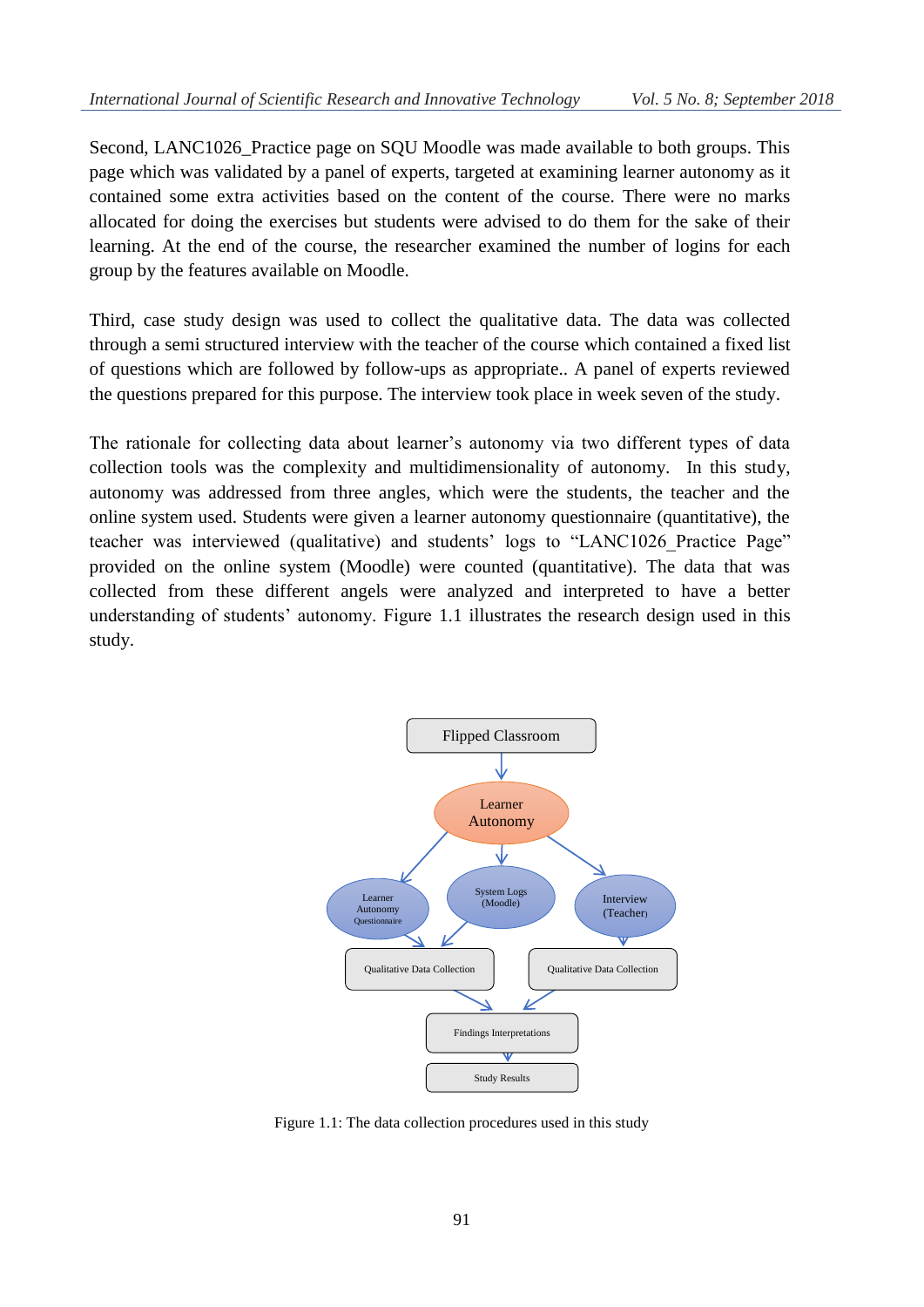#### **Research Results**

This study aimed at examining the extent to which flipped classroom approach affected learner autonomy compared to the traditional approach. The data was collected through three different tools as this research followed the triangulation research design. The following lines elaborate more on each and every tool.

#### **1. Autonomy questionnaire**

Learner Autonomy Questionnaire was used to examine the autonomy of the learners involved in this study consisted two parts. The first part examined learners' self-perception in language learning and it consisted of eleven items. Table 1.1 shows overall average statistics for the traditional and experimental groups. It is clear from the table that flipped classroom group perceived flipped classroom more positively  $(M= 4.05, SD= 0.62)$  the traditional group  $(M= 3.49,$ SD= 0.62). To have better understanding of students' responses to the items of part one, Table 1.2 shows LAQ descriptive statistics of LAQ items for the control group and Table 1.3 shows LAQ descriptive statistics of LAQ items for the experimental group.

|     | Group       | Λ  | M    | SD   |  |
|-----|-------------|----|------|------|--|
|     | Traditional | 15 | 3.49 | 0.62 |  |
| LAQ | Flipped     | 17 | 4.05 | 0.62 |  |

| Table 1.1                                   |
|---------------------------------------------|
| Overall Average Statistics for LAQ (Part 1) |

| Table 1.2                                                |
|----------------------------------------------------------|
| LAQ Descriptive Statistics for the Control Group (Part1) |

|     |                                                                                                                             | Control          |              |                |       |       |       |                  |           |
|-----|-----------------------------------------------------------------------------------------------------------------------------|------------------|--------------|----------------|-------|-------|-------|------------------|-----------|
|     |                                                                                                                             | $\boldsymbol{N}$ | $\mathbf{1}$ | $\overline{c}$ | 3     | 4     | 5     | $\boldsymbol{M}$ | <b>SD</b> |
| 1.  | I think I have the ability to<br>learn English well.                                                                        | 15               | 0%           | 6.7%           | 66.7% | 26.7% | 0%    | 3.20             | .561      |
| 2.  | I preview before the class.                                                                                                 | 15               | 0%           | 73.3%          | 13.3% | 13.3% | 0%    | 2.40             | .737      |
| 3.  | I make good use of my free<br>time in English study.                                                                        | 15               | 0%           | 0%             | 60%   | 33.3% | 6.7%  | 3.47             | .640      |
| 4.  | I find I can finish my task in<br>time.                                                                                     | 15               | 6.7%         | 26.7%          | 60%   | 6.7%  | 0%    | 2.67             | .724      |
| 5.  | I keep a record of my study,<br>such as keeping a diary,<br>writing review etc.                                             | 15               | 0%           | 0%             | 60%   | 40%   | 0%    | 3.40             | .507      |
| 6.  | I make self-exam with the<br>chosen<br>by<br>exam papers<br>myself.                                                         | 15               | 0%           | 05             | 46.7% | 33.3% | 20%   | 3.73             | .799      |
| 7.  | I reward myself such as going<br>shopping, playing etc. when I<br>progress.                                                 | 15               | 0%           | 0%             | 0%    | 53.3% | 46.7% | 4.47             | .516      |
| 8.  | I attend out-class activities to<br>practice<br>and<br>learn<br>the<br>language.                                            | 15               | 0%           | 0%             | 6.7%  | 86.7% | 6.7%  | 4.00             | .378      |
| 9.  | During the class, I try to catch<br>chances to take part in<br>activities such as pair/group<br>discussion, role-play, etc. | 15               | 0%           | 0%             | 26.7% | 53.3% | 20%   | 3.93             | .704      |
| 10. | I know my strengths and<br>weaknesses in my English<br>study.                                                               | 15               | 0%           | 6.7%           | 66.7% | 26.7% | 0%    | 3.20             | .561      |
| 11. | I choose books, exercises<br>which suit me, neither too<br>difficult nor too easy.                                          | 15               | 0%           | 0%             | 26.7% | 60%   | 13.3% | 3.87             | .640      |
|     | Overall                                                                                                                     |                  |              |                |       |       |       | 3.49             | 0.62      |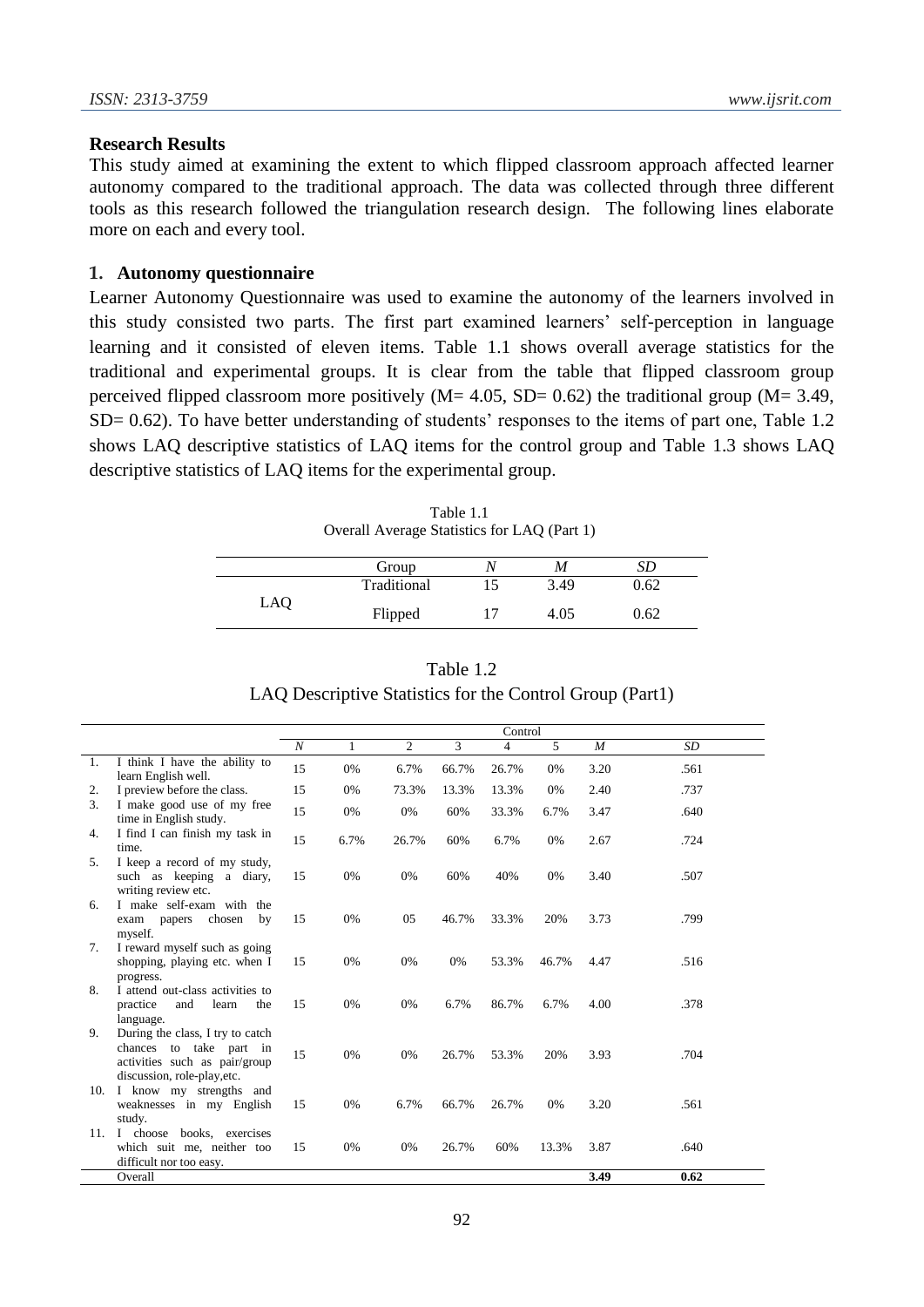#### Table 1.3

|     |                                                                                                                          | Experimental     |    |      |       |       |       |      |      |
|-----|--------------------------------------------------------------------------------------------------------------------------|------------------|----|------|-------|-------|-------|------|------|
|     |                                                                                                                          | $\boldsymbol{n}$ | 1  | 2    | 3     | 4     | 5     | M    | SD   |
| 1.  | I think I have the ability to learn English well.                                                                        | 17               | 0% | 0%   | 17.6% | 41.2% | 41.2% | 4.24 | .752 |
| 2.  | I preview before the class.                                                                                              | 17               | 0% | 0%   | 5.9%  | 64.7% | 29.4% | 4.24 | .562 |
| 3.  | I make good use of my free time in English<br>study.                                                                     | 17               | 0% | 0%   | 11.8% | 23.5% | 64.7% | 4.53 | .717 |
| 4.  | I find I can finish my task in time.                                                                                     | 17               | 0% | 0%   | 5.9%  | 64.7% | 29.4% | 4.24 | .562 |
| 5.  | I keep a record of my study, such as keeping a<br>diary, writing review etc.                                             | 17               | 0% | 0%   | 11.8% | 82.4% | 5.9%  | 3.94 | .429 |
| 6.  | I make self-exam with the exam papers chosen<br>by myself.                                                               | 17               | 0% | 0%   | 17.6% | 76.5% | 5.9%  | 3.88 | .485 |
| 7.  | I reward myself such as going shopping, playing<br>etc. when I progress.                                                 | 17               | 0% | 0%   | 0%    | 58.8% | 41.2% | 4.41 | .507 |
| 8.  | I attend out-class activities to practice and learn<br>the language.                                                     | 17               | 0% | 5.9% | 64.7% | 11.8% | 17.6% | 3.41 | .870 |
| 9.  | During the class, I try to catch chances to take<br>part in activities such as pair/group discussion,<br>role-play, etc. | 17               | 0% | 0%   | 11.8% | 64.7% | 23.5% | 4.12 | .600 |
| 10. | I know my strengths and weaknesses in my<br>English study.                                                               | 17               | 0% | 0%   | 17.6% | 52.9% | 29.4% | 4.12 | .697 |
| 11. | I choose books, exercises which suit me, neither<br>too difficult nor too easy.                                          | 17               | 0% | 0%   | 58.8% | 35.3% | 5.9%  | 3.47 | .624 |
|     | Overall                                                                                                                  |                  |    |      |       |       |       | 4.05 | 0.62 |

#### LAQ Descriptive Statistics for the Experimental Group (Part1)

As shown in table 1.3, with the exception of items 8 and 11,more than 80% of the learners in the experimental group assessed their autonomy more positively (4 and 5) than those in the control group. . Specifically, for the first item, 82% of learners in the experimental group responded that they had the ability to learn English well compared to 27% of the learners in the control group. In response to item two, 94% of the students in the experimental group responded that they previewed before class compared to 13% in the control group. This percentage goes in line with the way the flipped environment was set up as students had to come to class prepared for the lesson. In responding to item three, 88% of the students in the experimental group responded that they made good use of their free time in learning English compared to 39% in the control group.

Regarding the fourth item 94% of the students in the experimental group declared that they could finish their tasks on time whereas only 7% of the students in the control group were able to do so. In responding to item five 88% of the students in the experimental group stated that they kept diary and took notes of what the studied whereas the percentage was 40 in the control group. In regards to item six, 82% of the students in the flipped classroom examined themselves whereas 53% of the control group did. Interestingly, almost all students from both groups stated that they rewarded themselves when they make progress.

In responding to item eight, only 29% of the students in the experimental group stated that they attended outclass activities whereas the percentage was 93% for the control group. This might be due to the fact that learners in the flipped classroom had to prepare the content of their lessons which makes their time limited. Regarding item nine, 88% of the students in the experimental group responded that they tried to take chances to take part in the discussions and activities whereas 73% of the students in the control group did. In responding to item ten, 82% of the learners in the flipped classroom declared that they knew their strengths and weaknesses while studying English compared to 27% in the control group. In regards to item eleven, 41% of students in the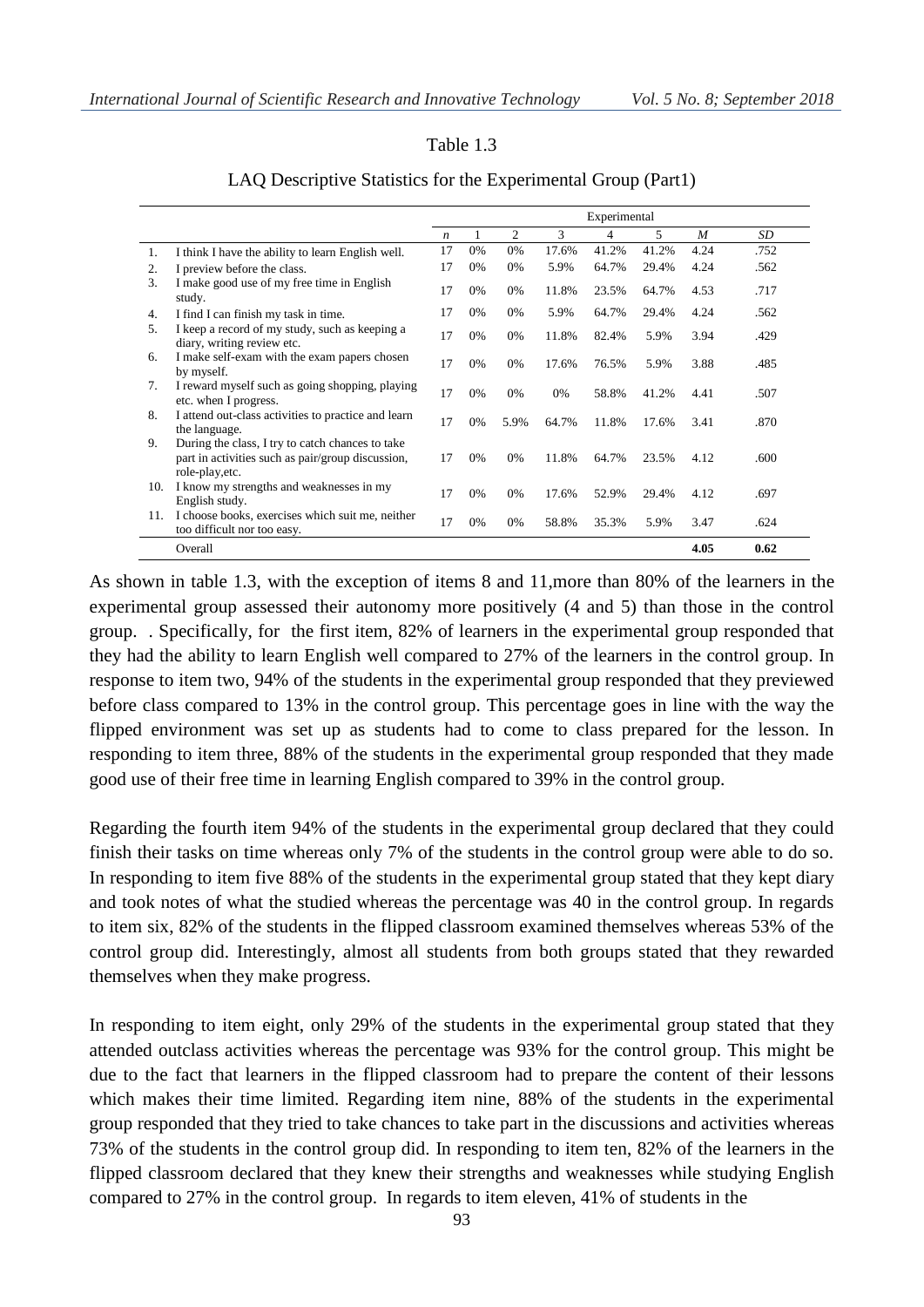experimental group stated that they chose books that suited their level compared to 73% in the control group. This percentage may be due to the fact that the students involved in the flipped classroom had more tasks to do in regards to the preparation of the lessons compared to the control group. In addition, they used the practice Moodle, which contained exercises, related to the content more than the students in the control group.

The second part of the questionnaire consisted of nine items. Table 1.4 shows overall Descriptive statistics for both groups. It is clear from the table that the students in the flipped classroom group were more autonomous ( $M = 3.49$ ,  $SD = 0.78$ ) than the traditional group ( $M = 3.14$ ,  $SD = 0.78$ ). To have better understanding of students' responses to questionnaire items in part two, Table 1.5 shows the descriptive statistics of the control group and 1.6 shows the descriptive statistics for the experimental group.

| Table 1.4                                         |
|---------------------------------------------------|
| Overall Descriptive Statistics for LAQ (Part Two) |

|     | Group       | Ν  | M    | SD   |  |
|-----|-------------|----|------|------|--|
|     | Traditional | 15 | 3.14 | 0.78 |  |
| LAQ | Flipped     | 17 | 3.94 | 0.78 |  |

| . . | Flipped | 17        | 3.94 | 0.78 |  |
|-----|---------|-----------|------|------|--|
|     |         |           |      |      |  |
|     |         | Table 1.5 |      |      |  |

#### LAQ Descriptive Statistics for the Control Group (Part Two)

|                 |                                                                                                         | Control          |       |       |       |       |       |      |       |
|-----------------|---------------------------------------------------------------------------------------------------------|------------------|-------|-------|-------|-------|-------|------|-------|
|                 |                                                                                                         | $\boldsymbol{n}$ |       | 2     | 3     | 4     | 5     | M    | SD    |
| 12.             | I study English here due<br>to:                                                                         | 15               | 6.7%  | 0%    | 46.7% | 26.75 | 20%   | 3.53 | 1.060 |
| 13.             | I think the learner-teacher<br>relationship is that of:                                                 | 15               | 13.3% | 20%   | 40%   | 26.7% | 0%    | 2.80 | 1.014 |
|                 | 14. I think my success or<br>failure in English study is<br>mainly due to:                              | 15               | 6.7%  | 0%    | 40%   | 40%   | 13.3% | 3.53 | .990  |
| 15.             | Whether students should<br>design the teaching plan<br>together with teachers or<br>not, my opinion is: | 15               | 0%    | 26.7% | 73.3% | 0%    | 0%    | 2.73 | .458  |
| 16.             | When the teacher asks<br>questions for us to answer,<br>I would mostly like to:                         | 15               | 13.3% | 53.3% | 20%   | 13.3% | 0%    | 2.33 | .900  |
| 17 <sub>1</sub> | When I meet a word I don't<br>know, I mainly:                                                           | 15               | 0%    | 0%    | 66.7% | 26.7% | 6.7%  | 3.40 | .632  |
| 18.             | When I am asked to use<br>technologies that I haven't<br>used before (e. g. internet<br>discussion).    | 15               | 0%    | 0%    | 66.7% | 33.3% | 0%    | 3.33 | .488  |
| 19.             | 1 think the following way<br>is most useful in my<br>English study:                                     | 15               | 0%    | 0%    | 46.7% | 33.3% | 20%   | 3.73 | .799  |
| 20.             | I usually use<br>materials<br>selected:                                                                 | 15               | 0%    | 3.3%  | 46.7% | 20%   | 0%    | 2.87 | .743  |
|                 | Overall                                                                                                 |                  |       |       |       |       |       | 3.14 | 0.78  |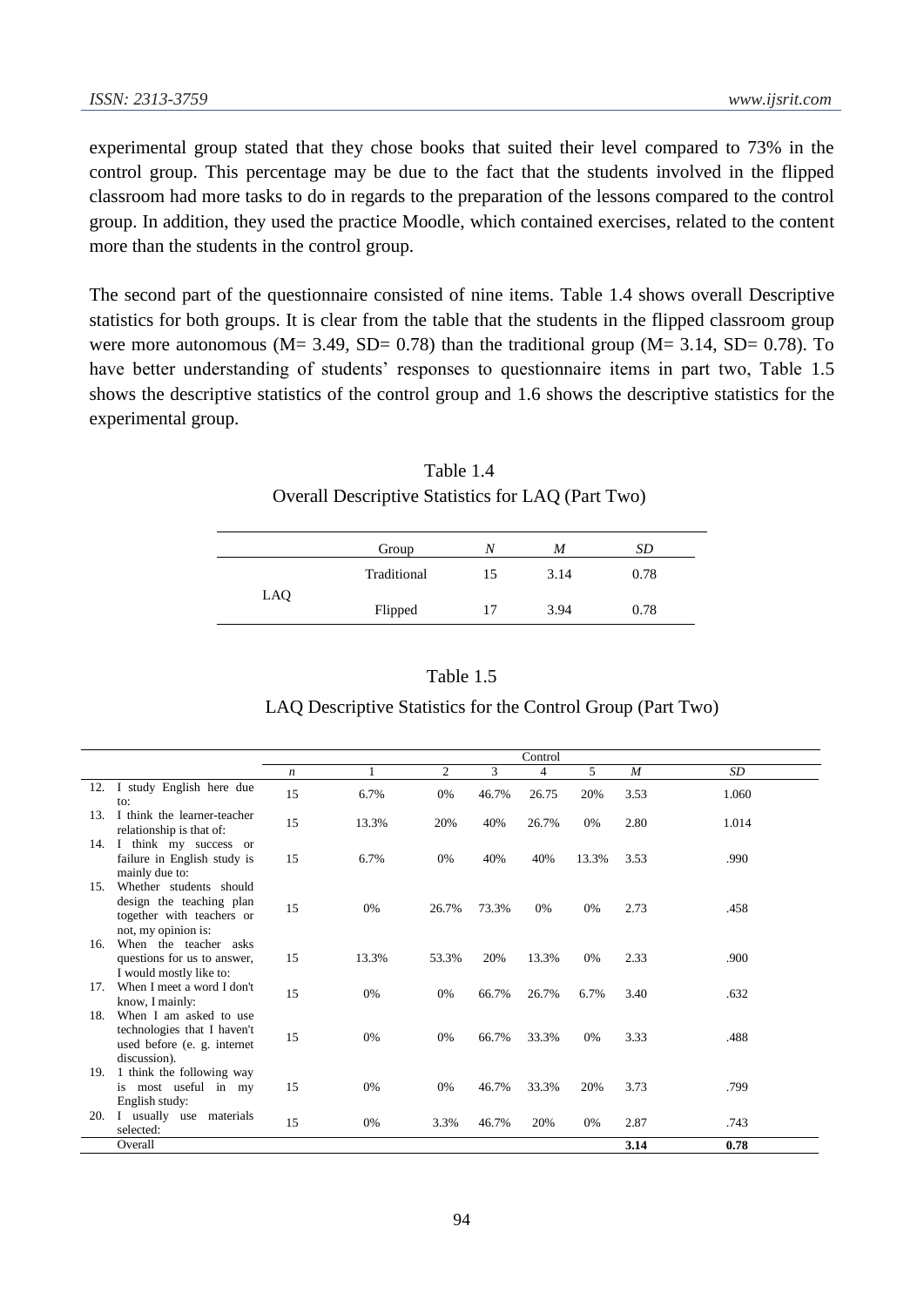#### Table 1.6

|     |                                                                                                      |                  |       |       |       | Experimental |       |      |       |
|-----|------------------------------------------------------------------------------------------------------|------------------|-------|-------|-------|--------------|-------|------|-------|
|     |                                                                                                      | $\boldsymbol{N}$ | 1     | 2     | 3     | 4            | 5     | M    | SD    |
| 12. | I study English here due to:                                                                         | 17               | 0%    | 0%    | 5.9%  | 52.9%        | 41.2% | 4.35 | .606  |
| 13. | I think the learner-teacher<br>relationship is that of:                                              | 17               | 5.9%  | 17.6% | 11.8% | 41.2%        | 23.5% | 3.59 | 1.228 |
| 14. | I think my success or failure in<br>English study is mainly due to:                                  | 17               | 5.9%  | 0%    | 29.4% | 29.4%        | 35.3% | 3.88 | 1.111 |
| 15. | Whether students should design<br>the teaching plan together with<br>teachers or not, my opinion is: | 17               | $0\%$ | 0%    | 11.8% | 52.9%        | 35.3% | 4.24 | .664  |
| 16. | When the teacher asks questions<br>for us to answer, I would mostly<br>like to:                      | 17               | 0%    | 0%    | 41.2% | 41.2%        | 17.6% | 3.76 | .752  |
| 17. | When I meet a word I don't<br>know, I mainly:                                                        | 17               | 0%    | 0%    | 23.5% | 64.7%        | 11.8  | 3.88 | .600  |
| 18. | When I am asked to use<br>technologies that I haven't used<br>before (e. g. internet<br>discussion). | 17               | 0%    | 0%    | 29.4% | 41.2%        | 29.4% | 4.00 | .791  |
| 19. | 1 think the following way is<br>most useful in my English<br>study:                                  | 17               | 0%    | 0%    | 11.8% | 70.6%        | 17.6% | 4.06 | .556  |
| 20. | I usually use materials selected:                                                                    | 17               | 0%    | 0%    | 41.2% | 47.1%        | 11.8% | 3.71 | .686  |
|     | Overall                                                                                              |                  |       |       |       |              |       | 3.94 | 0.78  |

#### LAQ Descriptive Statistics for the Experimental Group (Part Two)

As the two tables revealed, the percentage of the students who chose "4" and "5" which weigh higher were from the experimental group. In regards to item twelve, 94% of the students in the experimental group stated that they studied English because they wanted to get a good job and to know more about the English culture compared to only 47% in the control group. This result indicates that students in the experimental group were intrinsically motivated to learn the language. In responding to item thirteen, 65% of the students in the experimental group declared that they regarded the learner-teacher relationship as partners as well as explorer and director compared to only 27% in the control group. This result shows that although students were autonomous in their studying, they still regarded teachers as important element to guide them through their learning process. Regarding item fourteen, 65% of students in the experimental group stated that they thought that their success or failure in English language depended on their own effort whereas 53% of the students in the control group chose the same answers. This result shows that students in the flipped classroom accepted to be more responsible of their learning.

In responding to item fifteen, 88% of the students in the experimental group were very positive about designing the teaching plan with teachers whereas the percentage dropped to reach 0% in the control group. With respect to item sixteen, 59% students in the experimental group declared that they preferred to clarify questions from teachers and to join pair/group discussions compared to only 13% of students in the control group.

In responding to item seventeen, 77% of the experimental students stated that they preferred to use peer assistance and looked up the words in the dictionary whereas the percentage was 33% for the control group. With respect to item eighteen, 71% of the students in the experimental group declared that they tried to learn new skills or learn by following others whereas only 33% of the control group selected these choices. In regards to item nineteen, 88% of the students in the experimental group preferred to have group discussion and classifying, grouping or comparing as useful ways in their English study. This percentage dropped to 53% in the control group. With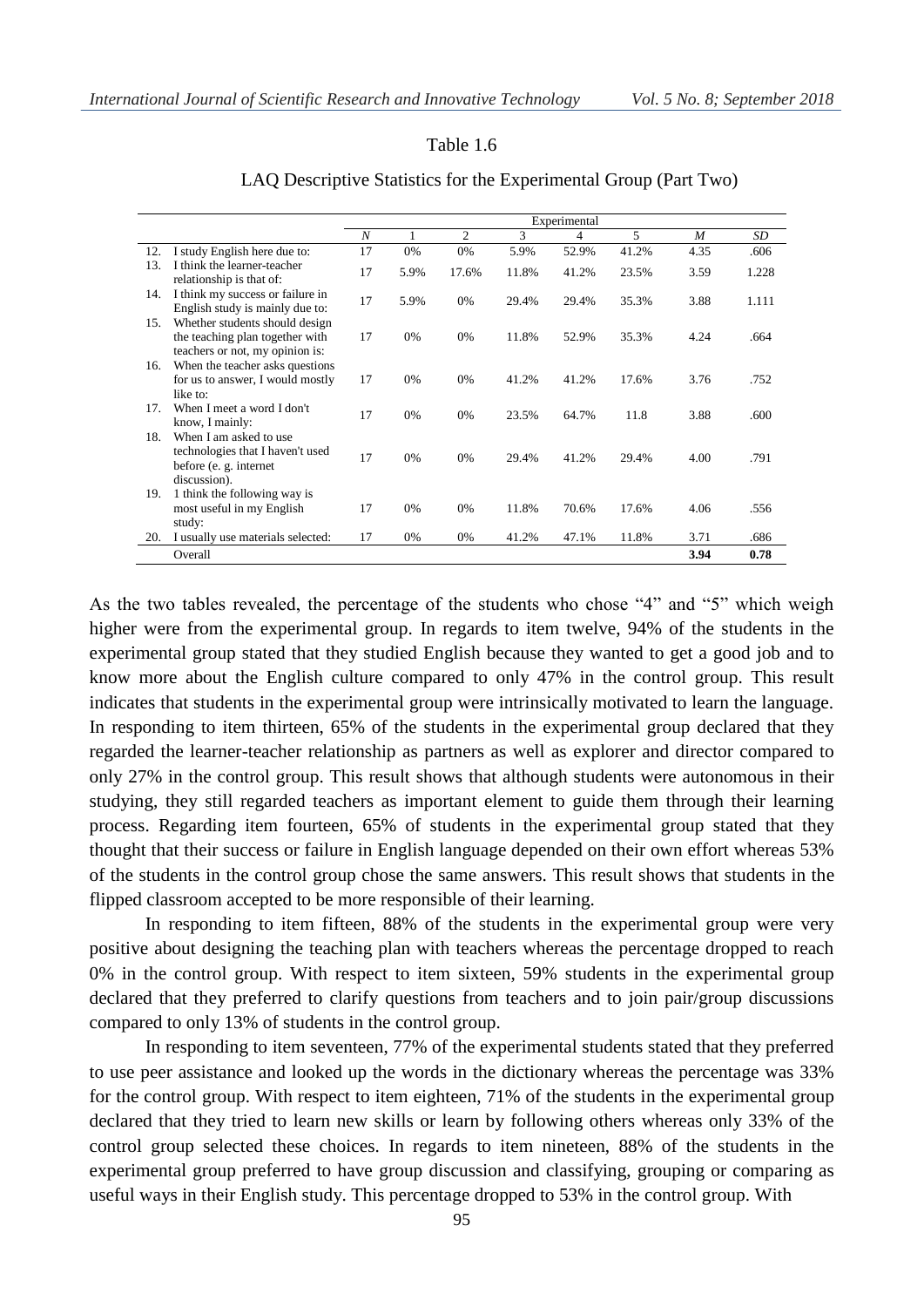respect to the last item, 59% of the students in the flipped classroom stated that they preferred to use materials selected by themselves. However, the percentage dropped to reach 20% in the control group where the majority preferred the materials to be chosen by their teachers.

Table 1.7 shows the descriptive statistics of the total degree of autonomy for both the control and experimental groups. According to the details shown, the average of the experimental group was the highest (M=  $80.06$ , SD= 7.55) while the control group had the lowest (M=  $66.60$ , SD= 7.28).

| Table 1.7                                                      |
|----------------------------------------------------------------|
| Group Statistics for the Total Score of Autonomy Questionnaire |

|          | Group        |    | M     | SD   |
|----------|--------------|----|-------|------|
| Autonomy | Control      | 15 | 66.60 | 7.28 |
|          | Experimental |    | 80.06 | 7.55 |

Table 1.8 Mann-Whitney Test for the Total Score of Autonomy Questionnaire

|                    |                      | <b>Ranks</b> |       |                        |
|--------------------|----------------------|--------------|-------|------------------------|
|                    | Group                | N            |       | Mean Rank Sum of Ranks |
|                    | Academic Traditional | 15           | 9.63  | 144.50                 |
| Achievemen Flipped |                      |              |       |                        |
| t                  | environment          | 17           | 22.56 | 383.50                 |
|                    | Total                | 32           |       |                        |

Table 1.8 (cont.) Mann-Whitney Test for the Total Score of Autonomy Questionnaire

| <b>Test Statistics<sup>a</sup></b> |                   |  |
|------------------------------------|-------------------|--|
|                                    | Academic          |  |
|                                    | Achievement       |  |
| Mann-Whitney U                     | 24.500            |  |
| Wilcoxon W                         | 144.500           |  |
| Z                                  | $-3.895-$         |  |
| Asymp. Sig. (2-tailed)             | .000              |  |
| Exact Sig. [2*(1-tailed Sig.)]     | .000 <sup>b</sup> |  |

a. Grouping Variable: Group

b. Not corrected for ties.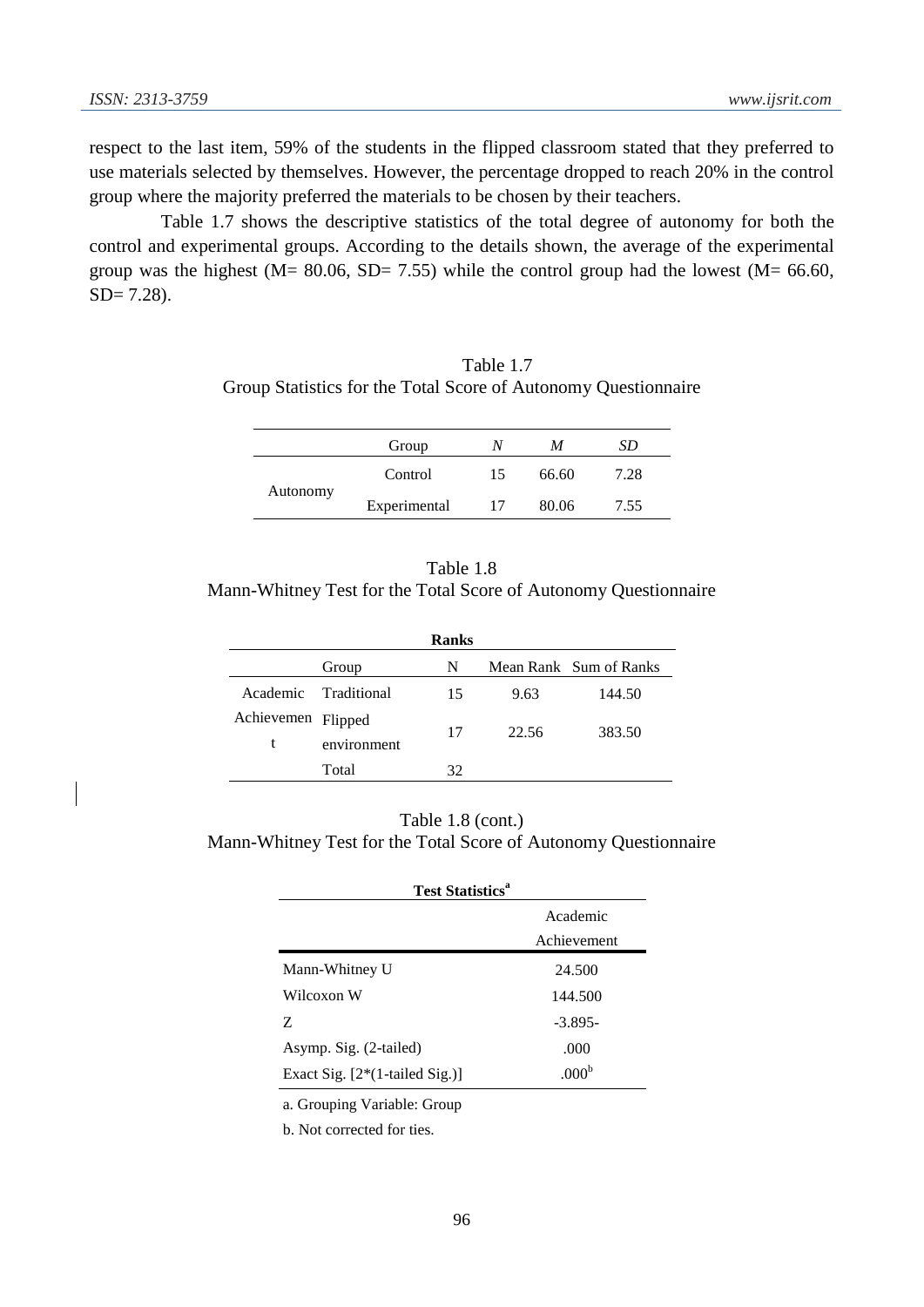Table 1.8 presents the results of Mann-Whitney Test for the total score of Learner Autonomy Questionnaire. Results revealed that there is a significant difference in autonomy between the experimental group (MRank= 22.56) and control group (MRank= 9.63),  $U = 24.5$ ,  $p= 0.000 < 0.05$ ,  $r= 0.69$ . This result is presented in Figure 1.2 which shows that the experimental group outperformed the control one in autonomy.



# Figure 1.2

#### **2. System logsof LANC1026\_Practice Page**

LANC1026\_Practice Page targeted examining learner autonomy as it contained practice activities based on the content of the course with no marks allocated for accessing them. LANC1026\_ Practice Page was introduced to both groups only once. The teacher explained how these exercises could help students to improve their English. Teacher didn't assign homework or remind students of this page. At the end of the course, the researcher examined the amount of log ins for each group by using the log report feature available on Moodle. Table 2.1 shows descriptive statistics of the system logs for both the control and the experimental groups. As revealed from the table, the average of the experimental group was the highest  $(M = 6.82, SD = 1.98)$ , while the control group had the lowest  $(M= 4.20, SD= 1.21)$ .

| Table 2. |  |
|----------|--|
|----------|--|

Group Statistics for System Logs

|             | Group        |    | M    | SĐ    |
|-------------|--------------|----|------|-------|
| System logs | Control      | 15 | 4 20 | 1.21  |
|             | Experimental |    | 682  | $-98$ |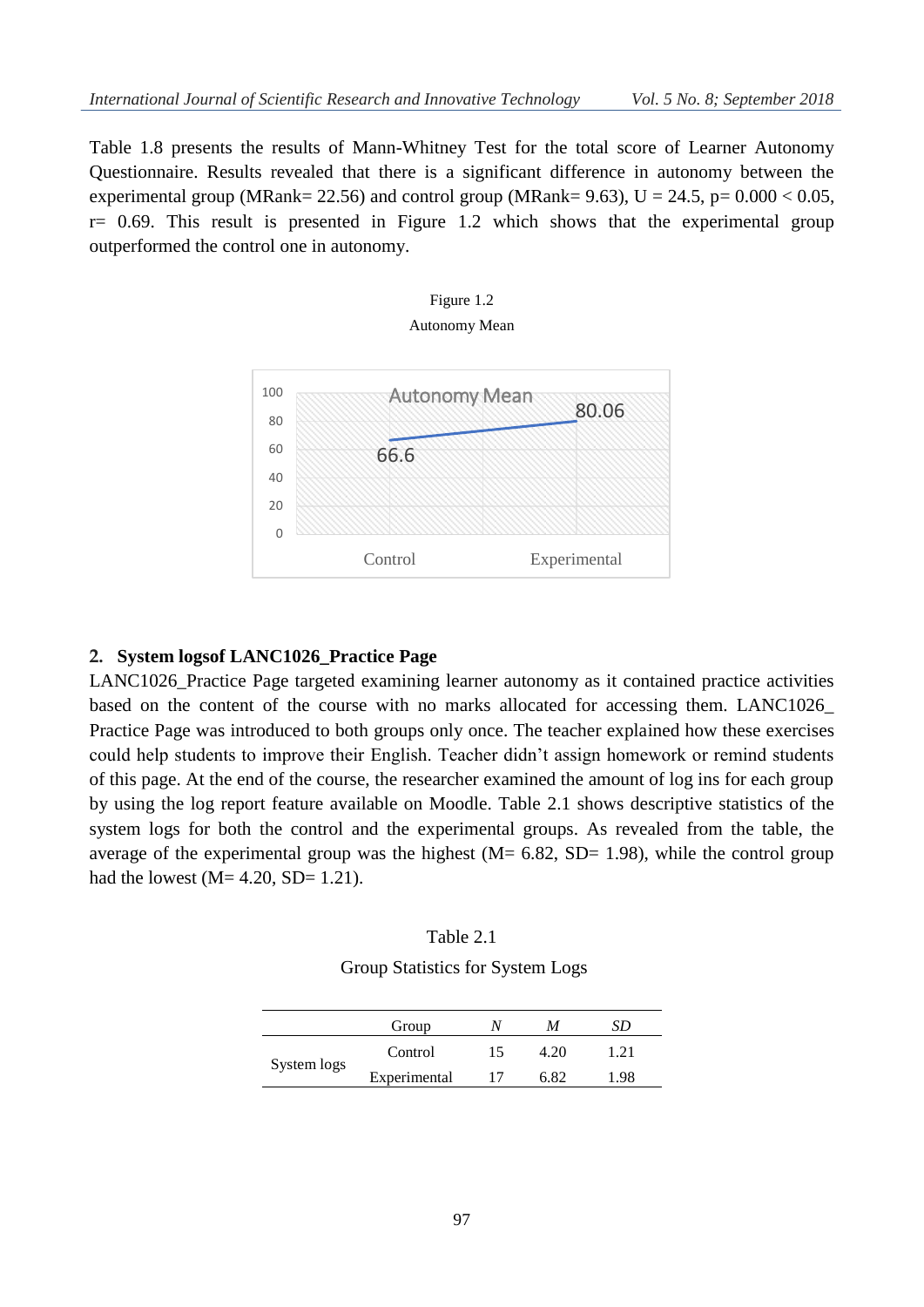As presented in Table 2.2, a Mann-Whitney Test indicated that there is a significant difference in system log between the experimental group (MRank= 21.91) and control group (MRank= 10.37), U  $= 35.5$ , p=  $0.000 < 0.05$ , r= 0.62. The results, which are in favor of the experimental group, are presented in Figure 2.1.

|            |                 | <b>Ranks</b> |       |                        |
|------------|-----------------|--------------|-------|------------------------|
|            | Ach_cat         | N            |       | Mean Rank Sum of Ranks |
| System log | Control         | 15           | 10.37 | 155.50                 |
|            | Experimental 17 |              | 21.91 | 372.50                 |
|            | Total           | 32           |       |                        |

| Table 2.2                         |  |
|-----------------------------------|--|
| Mann-Whitney Test for System Logs |  |

| <b>Test Statistics<sup>a</sup></b> |                   |  |
|------------------------------------|-------------------|--|
|                                    | Academic          |  |
|                                    | Achievement       |  |
| Mann-Whitney U                     | 35.500            |  |
| Wilcoxon W                         | 155.500           |  |
| Z                                  | $-3.525-$         |  |
| Asymp. Sig. (2-tailed)             | .000              |  |
| Exact Sig. $[2*(1-tailed Sig.)]$   | .000 <sup>b</sup> |  |

a. Grouping Variable: Ach\_cat

b. Not corrected for ties.



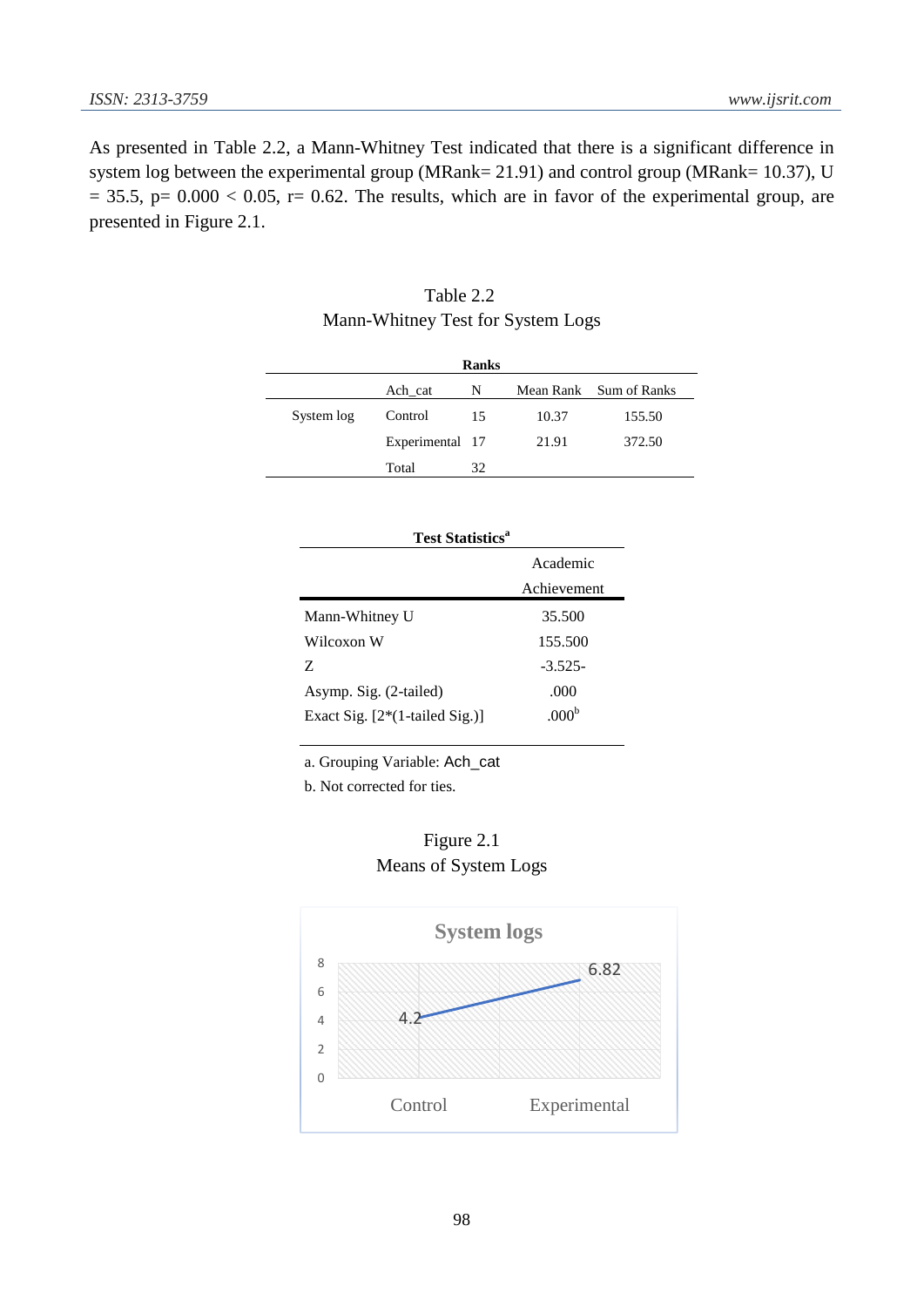# **3. Teacher's Interview**

The third tool used to assess learner autonomy was semi- structured interview which was conducted with the teacher who taught the two groups involved in this study. The aim of this interview was to triangulate the data which was obtained through learner questionnaire and system logs to examine students' autonomy. The teacher showed deep understanding of what learner autonomy.

In responding to the question about how the teacher assessed that students were autonomous, the teacher answered that she could assess students' autonomy when they came to class prepared and that she could see that they knew better of the subject of the lesson. She added that students' pace was better as they could do more activities on the advanced skills. Students also asked questions and seeked clarification of the points they did not understand which helped her see that they had been doing some work outside the classroom. Students also want to know the way ahead. They also directed themselves according to the teacher's guidance at their own pace to achieve the goals. The teacher added that there was more awareness when the students were more autonomous.

Moreover, there was more individualized attention given to the learners as when they finish one activity they could move to the next which was higher in the ability or they could assist the slower ones. In addition, there was more chance to do more. In contrast, in the traditional classroom the teacher was the provider of information which affected the whole pace of the lesson and the whole concept of autonomous students. The teacher stressed the fact that students in the traditional classroom were more relying on the teacher to provide them with the information. She said that as a result of that, the cognitive level stayed at a lower end.

The teacher compared between the two learning environments in both groups as she explained that the flipped classroom was much more better. She stressed that although it took the researcher much time to set up the system, it saved a lot of time in the actual teaching. Students were guided through it and then they naturally became more independent. She added that it took some time at the beginning but eventually they got in to it and they were very positive about it. The teacher emphasized that the dynamics of the flipped classroom environment helped her more to enhance the autonomy of her students compared to the traditional. She added that the way the last was set up made it difficult for her as a teacher to boost her students' autonomy because they waited for her to give them the information and were more dependent on her. The answers of the teacher were in favor of the experimental group.

By examining the results of analyzing the data obtained from the three different tools that were used to examine students' autonomy (LAQ, LANC1026\_Practice page logs and teacher's interview), it was found that the above results were in favor of the experimental group.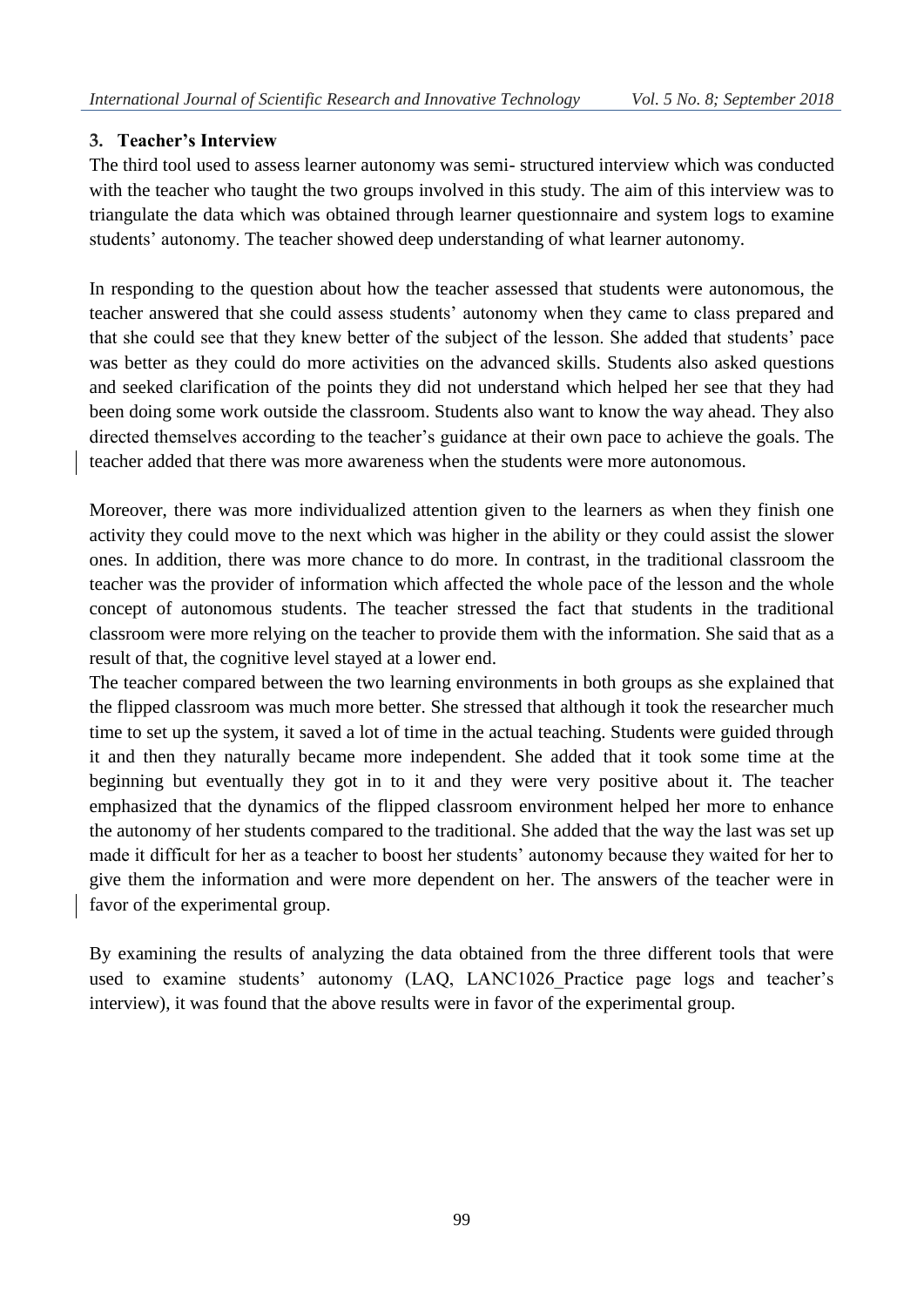# **DISCUSSION OF RESULTS**

This study targeted examining the extent to which flipping LANC1026 affected learner autonomy compared to the traditional approach. The data to answer this question was collected via three tools which were Learner Autonomy Questionnaire, Moodle System logs and teacher's interview. All three tools concluded that the flipped group was more autonomous than the traditional one. This result coincides with the results and findings of other studies including (Arikan & Bakla, 2011; Hashemi & Aziznezhad, 2011; Meri, 2012; Nematipour, 2012; Rahman, 2012; Khusnia,2015; Homma, 2015).

One justification for this conclusion is that "the flipped classroom requires a lot of autonomous work." (Johnson et al, 2015, p. 38). In this study, students in the flipped environment had to come to class prepared which meant that they had to spare time to go through the materials of the content and put effort into understanding it. They also had to use the class time in doing more activities on the content as well as assessing other students in their learning process. Moreover, the technology used helped to establish learner autonomy and provided students with means to control their learning process. They could access the content at any time, at any place and at their own pace. They decided upon where and when they accessed the content.

In addition, the clarity of the process, goals and roles of the whole implementation provided a clear awareness and understanding of what was required and expected from students by implementing this model. As the semester started, PAAA was explained to students. It is an implementation phase guide that was developed by the researcher based on standard flipped classroom to guide the implementation stage of flipping the foundation course. It aimed at making the steps of flipping this course clear to all participants involved in this study.Their role and responsibilities were highlighted. The new role as active learners was introduced to them, as they would no longer be receptive. It was stressed that they had to come to class prepared, as everything else would depend on that. The character of the teacher here played a crucial role as it was important to make students feel the importance and seriousness of this stage. As the teacher explained in the interview, it was difficult for them at the beginning but by time they got used to it. It agreed upon in literature that students do better when they know what is expected from them and knowing exactly what they are supposed to do helped to gain the benefits of this approach (Hung, 2001; Ormrod, 2008).

In fact, autonomous learner is one of the main pillars that are essential for a successful flipped classroom. That is due to the fact that Flipped classroom approach requires students to be more responsible for their learning process. If students do not take the responsibility of their learning, flipped classroom approach will not be effective.

Based on the results of this study, it can be concluded that providing a healthy environment for students to be autonomous in a flipped classroom environment is crucial. In order to do that, during the different stages of the implementation of this study, the following five factors were provided. First, PAAA was introduced to students at the initial stage of the study. Students were informed about what exactly they had to do. The journey they were supposed to take was made clear to them. Their role, responsibilities, learning outcomes, rational of the approach, and solutions to the challenges they may face were clarified to them from the beginning.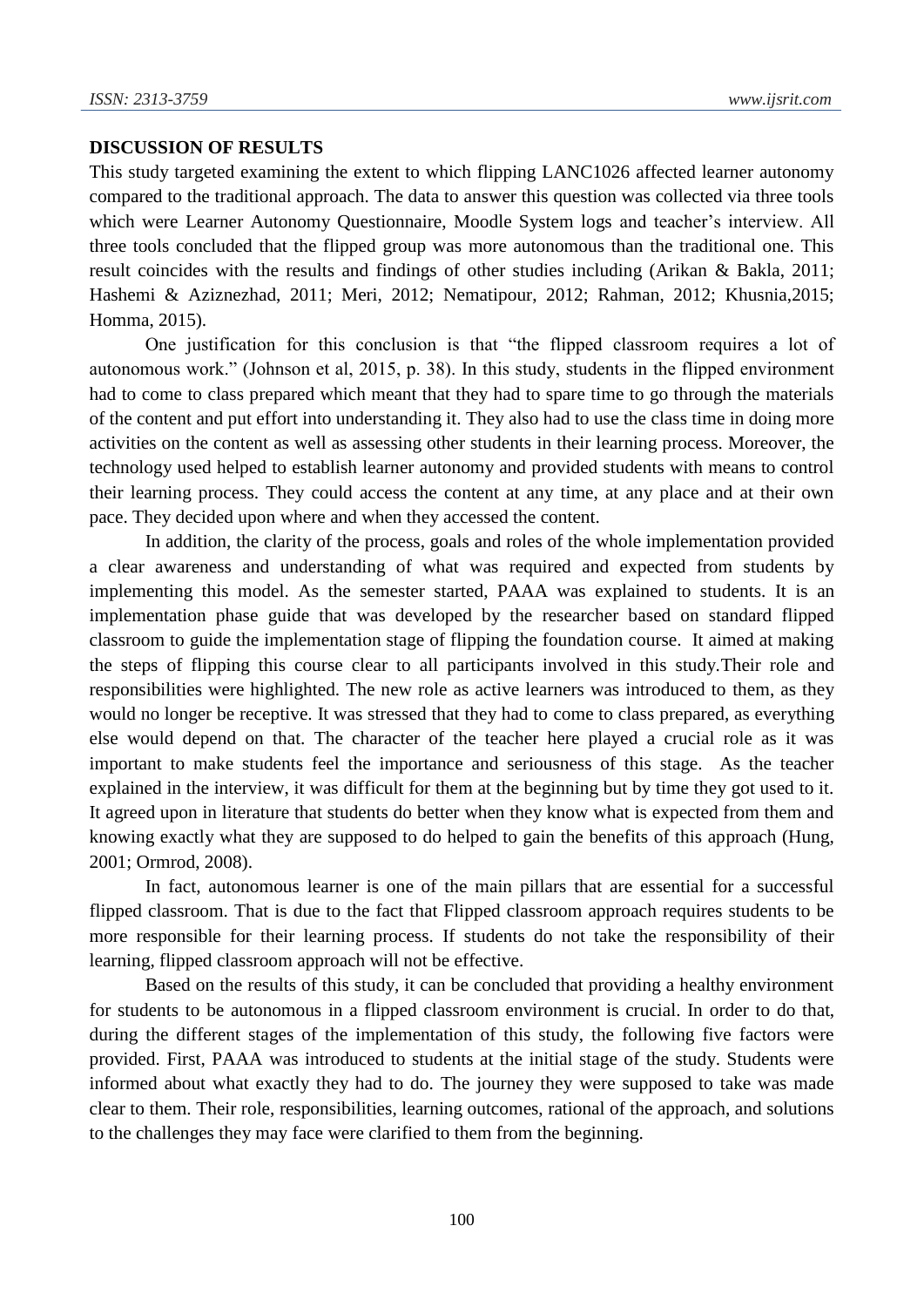Second, students were trained according to their needs. They were trained by the teacher on the concept of flipped classroom, how it worked and how to get the maximum of its benefits. They also got training on how to access the materials and the content used to flip the lessons. Some students did not have technological skills that allowed them to access the materials and use them effectively in their learning such as pausing and rewinding as many as they need or downloading the Moodle App to their smart phones. Training them on that provided them with the tools they needed to gain the benefits of such an approach.

The third feature that helped providing students with a healthy environment was making sure that they had access to the flipped content. Accessing the materials that were prepared to flip the lessons was essential when implementing a flipped classroom. Without this, the preparation stage would not have been done and the whole other steps would not have been achieved. Therefore, it was important to provide students with various ways to reach the content. Failing to do that would have hindered them from fulfilling the required work which would have affected their autonomy as they would not have been able to take responsibility of their learning. As it evident in the literature, there is a significant correlation between students taking responsibility of their own learning and their academic achievement ( Hashemian & Soureshjani, 2011; Reeve, 2014).

Fourth, providing students with preparation materials that they could prepare in reasonable time and that were of reasonable quality was essential in flipping the course. That is due to the fact that students usually feel overloaded and bored when they have to prepare dense materials. In the current study, the preparation stage did not exceed fifteen minutes which was reasonable for the students' level. It is also advised that the materials should be clear and of good quality so when they prepare they do not get annoyed by the unclearness or low quality of the materials which will affect their autonomy in fulfilling the required work. This was taken into account at the preparation stage of this study.

Last but not least, professional teacher played a major role in the process of flipping classroom successfully as she was there for her students. She provided students with guidance and immediate support to accomplish the required tasks according to their needs and learning styles. The importance of the teacher's role has been stressed in flipped classroom. With their teacher's help, students can reach the ultimate level of being autonomous learners and gain the best of this approach. The five features explained earlier can be gathered in an acronym which is (ITAPP) which stands for Informing students, Training, Access, Preparing materials and Professional teacher.

#### **Conclusions**

Based on the analysis of the data and the results of the research, there are remarkable conclusions about the effects of flipped classroom approach on enhancinglearner autonomy. The three tools used in this research to assess learner autonomy revealed that the implementation of a flipped classroom environment enhanced learners' autonomy as the students in the experimental group were more autonomous compared to the ones in the control group. The study therefore, recommends implementing flipped classroom approach in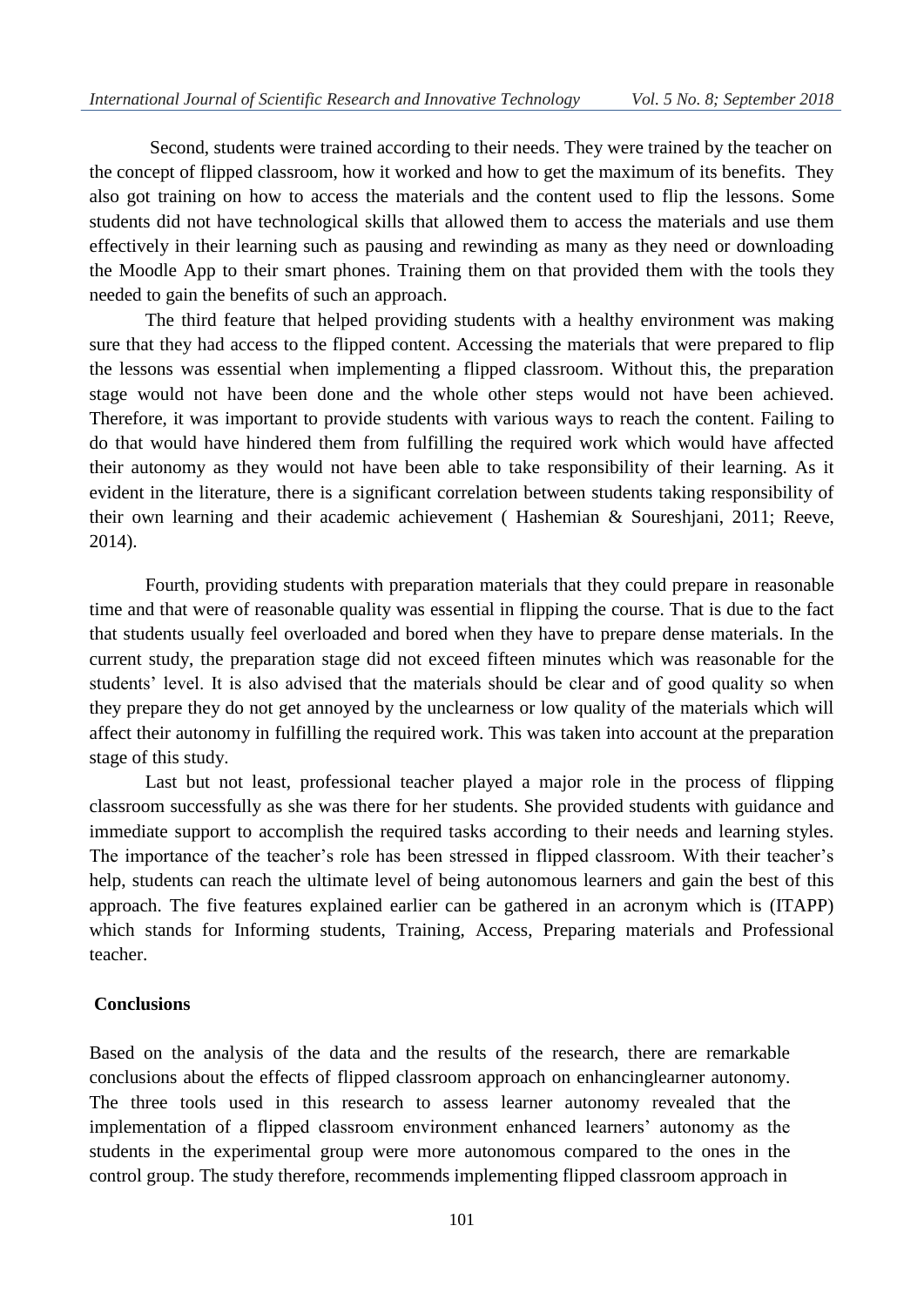other courses at the CPS. However, a significant limitation of the research is that it was conducted on a small sample of students, as the typical number of students in foundation courses is small to ensure that they receive the maximum attention to develop their skills. Further research is recommended to study the effects of flipped classroom of larger number of students.

#### **References**

- Al Hosni, S. (2014). Speaking difficulties encountered by young EFL learners. *International Journal on Studies in English Language and Literature (IJSELL)*, *2*(6), 22-30.
- Al-Mahrooqi, R., & Roscoe, A. (2014). Focusing on EFL Reading: Theory and Practice.
- Arıkan, A., &Bakla, A. (2011). Learner autonomy online: Stories from a blogging experience. *Edited by David Gardner*.
- Borg, S., & Al-Busaidi, S. (2012). Learner autonomy: English language teachers' beliefs and practices. *ELT Journal*, *12*(7), 1-45.
- Butts, A. (2014). Student views on the use of a flipped classroom approach: Evidence from Australia. *Business Education & Accreditation, 6*(1), 33–43.
- Cohen, D. & Crabtree, B. (2006). Qualitative research guidelines project. *Robert Wood Johnson Foundation.* Retrieved June 1, 2017, from http://www.qualres.org/index.html
- Creswell, J. W. (2013). *Research design: Qualitative, quantitative, and mixed methods approaches*. Sage publications.
- Critz, C., & Wright, D. (2013). Using the flipped classroom in graduate nursing education. *Nurse Educator, 38*(5), 210–213.
- Dafei, D. (2007). An exploration of the relationship between learner autonomy and English proficiency. *Asian EFL Journal*, *24*(4), 1-23.
- Davies, R., Dean, D., & Ball, N. (2013). Flipping the classroom and instructional technology integration in a college-level information systems spreadsheet course. *Education Technical Research Development, 61*, 563–580.

Deci, E. L., & Ryan, R. M. (2010). *Self‐determination*. John Wiley & Sons, Inc.

Forsey, M., Low, M., & Glance, D. (2013). Flipping the sociology class: Towards a practice of online pedagogy. *Journal of Sociology, 49*(4), 471–485.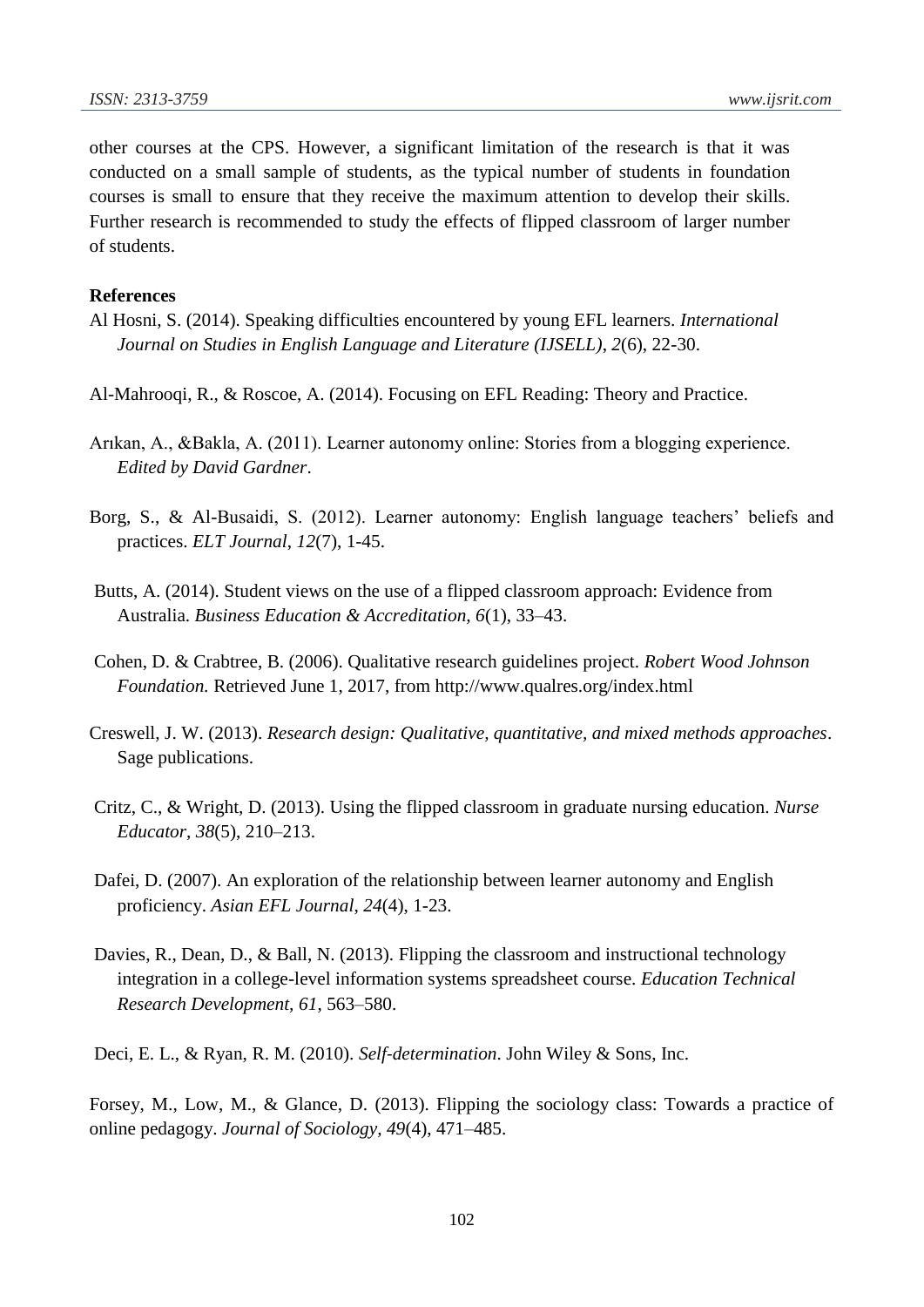- Hashemi, M., & Aziznezhad, M. (2011). Computer Assisted Language Learning Freedom or Submission to Machines?.*Procedia-Social and Behavioral Sciences*, *28*, 832-835.
- Hashemian, M. &Soureshjani, K. H. (2011). The interrelationship of autonomy, motivation, and academic performance of Persian L2 learners in distance education contexts. *Theory and Practice in Language Studies*, *1*(4), 319-326.
- Holec, H. (1981). Autonomy and foreign language learning. Oxford, UK: Pergamon Press.
- Hoffmann, S. (2014). Beyond the flipped classroom: Redesigning a research methods course for e3 instruction. *Contemporary Issues in Education Research, 7*(1), 51–62.
- Homma, J. E. B. (2015). Learner Autonomy and Practice in a Flipped EFL Classroom: Perception and Perspectives in New Digital Environments.
- Hung, D. (2001). Theories of learning and computer-mediated instructional technologies. Educational Media International, 38(4), 281-287
- Hung, H.-T. (2017). The integration of a student response system in flipped classrooms. *Language Learning & Technology*, *21*(1), 16–27. Retrieved from http://llt.msu.edu/issues/february2017/hung.pdf
- Hung, H. T. (2017). Design‐Based Research: Redesign of an English Language Course Using a Flipped Classroom Approach. *TESOL Quarterly*, *51*(1), 180-192.
- Khusnia, A. N. (2015). FLIPPED CLASSROOM AS LEARNERS'AUTONOMY IN DEBATE COURSE. *PEOPLE: International Journal of Social Sciences*, *1*(1).
- Lage, M., Platt, G., & Treglia, M. (2000). Inverting the classroom: A gateway to creating an inclusive learning environment. *Journal of Economic Education.*
- Leedy, P. D., & Ormrod, J. E. (2010). *Practical research: Planning and design* (9th ed.). Upper Saddle River, NJ: Prentice Hall.

Leedy, P. D., &Ormrod, J. E. (2013). Practical research: Planning and design. Pearson Education, Inc.

Marshall, H. W. (2017). Flipped Learning in TESOL. *Applications of CALL Theory in ESL and EFL Environments*, 223.

Mason, G., Shuman, T., & Cook, K. (2013). Comparing the effectiveness of an inverted classroom to a traditional classroom in an upper-division engineering course*. IEEE Transactions on Education,* 56(4), 430–435.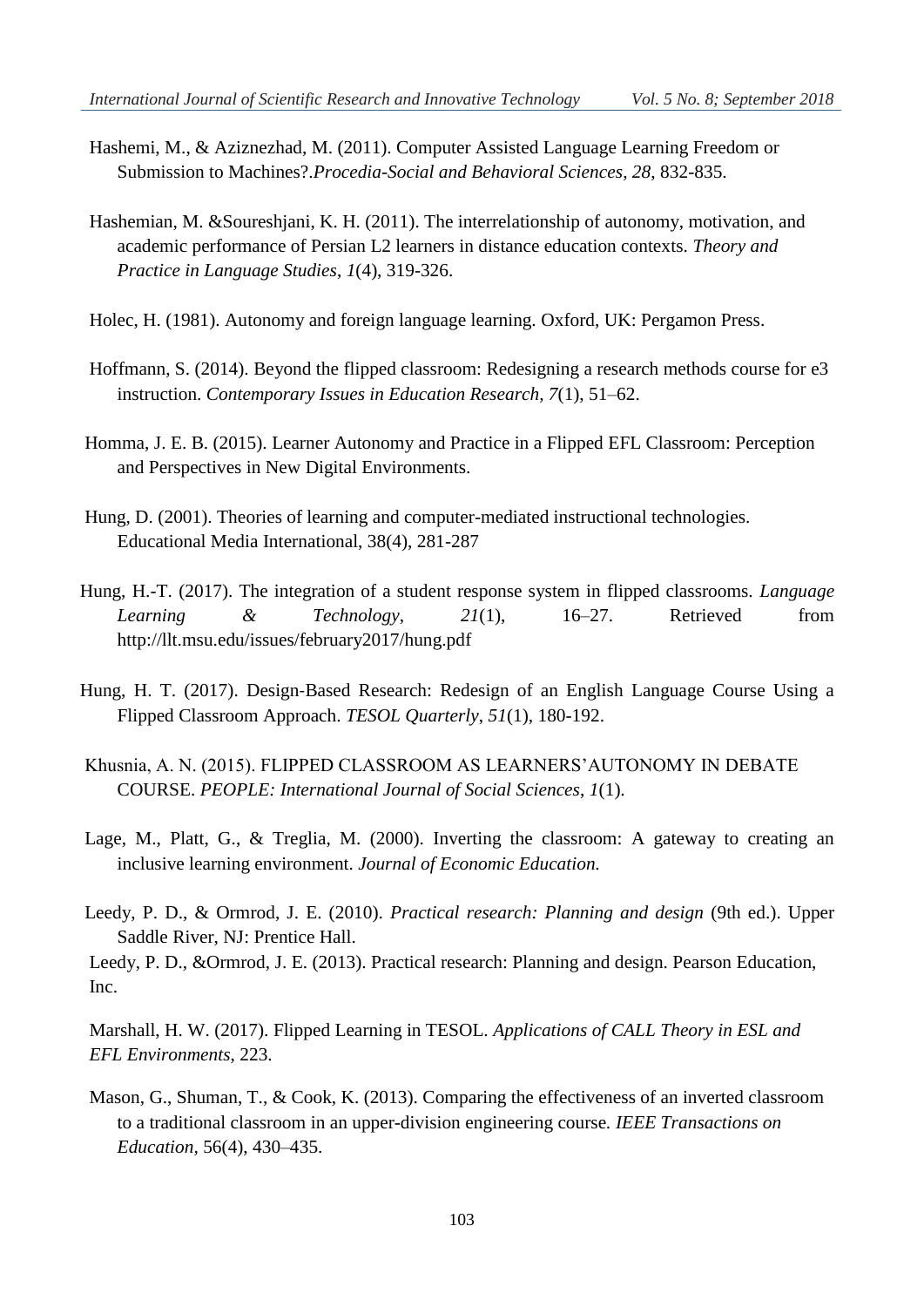- McLaughlin, J. E., Griffin, L. M., Esserman, D. A., Davidson, C. A., Glatt, D. M., Roth, M. T., ... &Mumper, R. J. (2013). Pharmacy Student Engagement, Performance, and Perception in a Flipped Satellite Classroom. *American Journal of Pharmaceutical Education*, *77*(9).
- McLean, S., Attardi, S. M., Faden, L., &Goldszmidt, M. (2016). Flipped classrooms and student learning: not just surface gains. *Advances in Physiology Education*, *40*(1), 47-55.
- Meri, S. (2012). Autonomous Computer-Assisted Language Learning: Turkish Primary School Students' Perceptions of Dyned Software. In *International Conference "ICT For Language Learning"*.
- Nematipour, M. (2012). A study of Iranian EFL learners' autonomy level and its relationship with learning style. *English Linguistics Research*, *1*(1), p126.
- Nosratinia, M., &Hossaini, F. A. (2017). Self-Efficacy and Critical Thinking as the Predictors of Autonomous Language Learning in EFL Contexts. *International Journal of Applied Linguistics and English Literature*, *7*(1), 64-72.
- O'Flaherty, J., & Phillips, C. (2015). The use of flipped classrooms in higher education: A scoping review. *Internet and Higher Education, 25,* 85–95
- O'Malley, J. M. &Chamot A. U. (1990). Learning strategies in second language acquisition. Cambridge: Cambridge University Press.
- Pierce, R., & Fox, J. (2012). Instructional design and assessment: Podcasts and active learning exercises in a "flipped classroom" model of a renal pharmacotherapy module. *American Journal of Pharmaceutical Education, 76*(10), 1–5.
- Prensky, M. (2001). Digital natives, digital immigrants: Do they really think differently? part 2. *On the Horizon,9 (6),1-6.*
- Priyatno, D. (2012). *Cara Kilat Belajar Analisis Data dengan SPSS 20* (1st ed.). jakarta: Andi Publisher.
- Rahman, M. M. (2012, January). CALL in promoting EFL learner autonomy at the tertiary level in Bangladesh. In *International Conference on Tertiary Education (ICTERC)* (pp. 71-80).
- Sahin, A., Cavlazoglu, B., & Zeytuncu, Y. E. (2015). Flipping a college calculus course: A case study. *Educational Technology & Society*, *18*(3), 142-152.